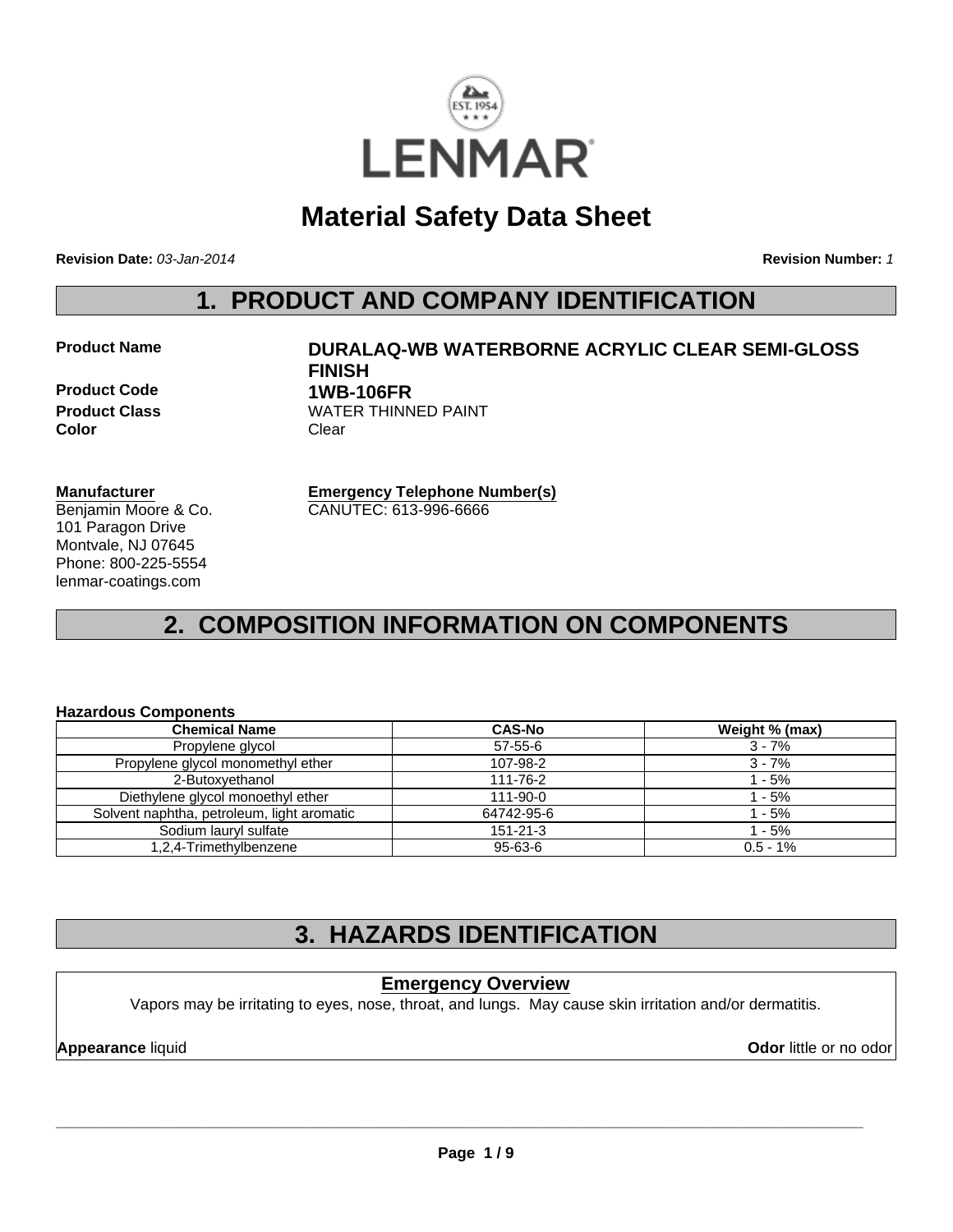| <b>Potential Health Effects</b>     |                                                                                                       |
|-------------------------------------|-------------------------------------------------------------------------------------------------------|
| <b>Principal Routes of Exposure</b> | Eye contact, skin contact and inhalation.                                                             |
| <b>Acute Effects</b>                |                                                                                                       |
| Eyes                                | May cause slight irritation.                                                                          |
| <b>Skin</b>                         | Substance may cause slight skin irritation. Can be absorbed through skin.                             |
| <b>Inhalation</b>                   | May cause irritation of respiratory tract.                                                            |
| Ingestion                           | Ingestion may cause gastrointestinal irritation, nausea, vomiting and diarrhea.                       |
| <b>Chronic Effects</b>              | Repeated contact may cause allergic reactions in very susceptible persons. May<br>cause blood damage. |
|                                     |                                                                                                       |

 $\Box$ 

*See Section 11 for additional Toxicological information.*

|                                         | <b>Aggravated Medical Conditions</b> | None known             |                      |          |
|-----------------------------------------|--------------------------------------|------------------------|----------------------|----------|
| <b>HMIS</b>                             | Health: $1^*$                        | <b>Flammability: 0</b> | <b>Reactivity: 0</b> | $PPE: -$ |
| <b>HMIS Legend</b>                      |                                      |                        |                      |          |
|                                         |                                      |                        |                      |          |
| 0 - Minimal Hazard<br>1 - Slight Hazard |                                      |                        |                      |          |

- 2 Moderate Hazard
- 3 Serious Hazard
- 4 Severe Hazard
- \* Chronic Hazard
- X Consult your supervisor or S.O.P. for "Special" handling instructions.

*Note: The PPE rating has intentionally been left blank. Choose appropriate PPE that will protect employees from the hazards the material will present under the actual normal conditions of use.*

*Caution: HMIS® ratings are based on a 0-4 rating scale, with 0 representing minimal hazards or risks, and 4 representing significant hazards or risks. Although HMIS® ratings are not required on MSDSs under 29 CFR 1910.1200, the preparer, has chosen to provide them. HMIS® ratings are to be used only in conjunction with a fully implemented HMIS® program by workers who have received appropriate HMIS® training. HMIS® is a registered trade and service mark of the NPCA. HMIS® materials may be purchased exclusively from J. J. Keller (800) 327-6868.*

### **4. FIRST AID MEASURES**

| <b>Notes To Physician</b> | Treat symptomatically                                                                              |
|---------------------------|----------------------------------------------------------------------------------------------------|
| Ingestion                 | Clean mouth with water and afterwards drink plenty of water. Consult a physician if<br>necessary.  |
| <b>Inhalation</b>         | Move to fresh air. If symptoms persist, call a physician.                                          |
| <b>Skin Contact</b>       | Wash off immediately with soap and plenty of water removing all contaminated<br>clothes and shoes. |
| <b>Eye Contact</b>        | Rinse thoroughly with plenty of water for at least 15 minutes and consult a physician.             |
| <b>General Advice</b>     | No hazards which require special first aid measures.                                               |
|                           |                                                                                                    |

### **5. FIRE-FIGHTING MEASURES**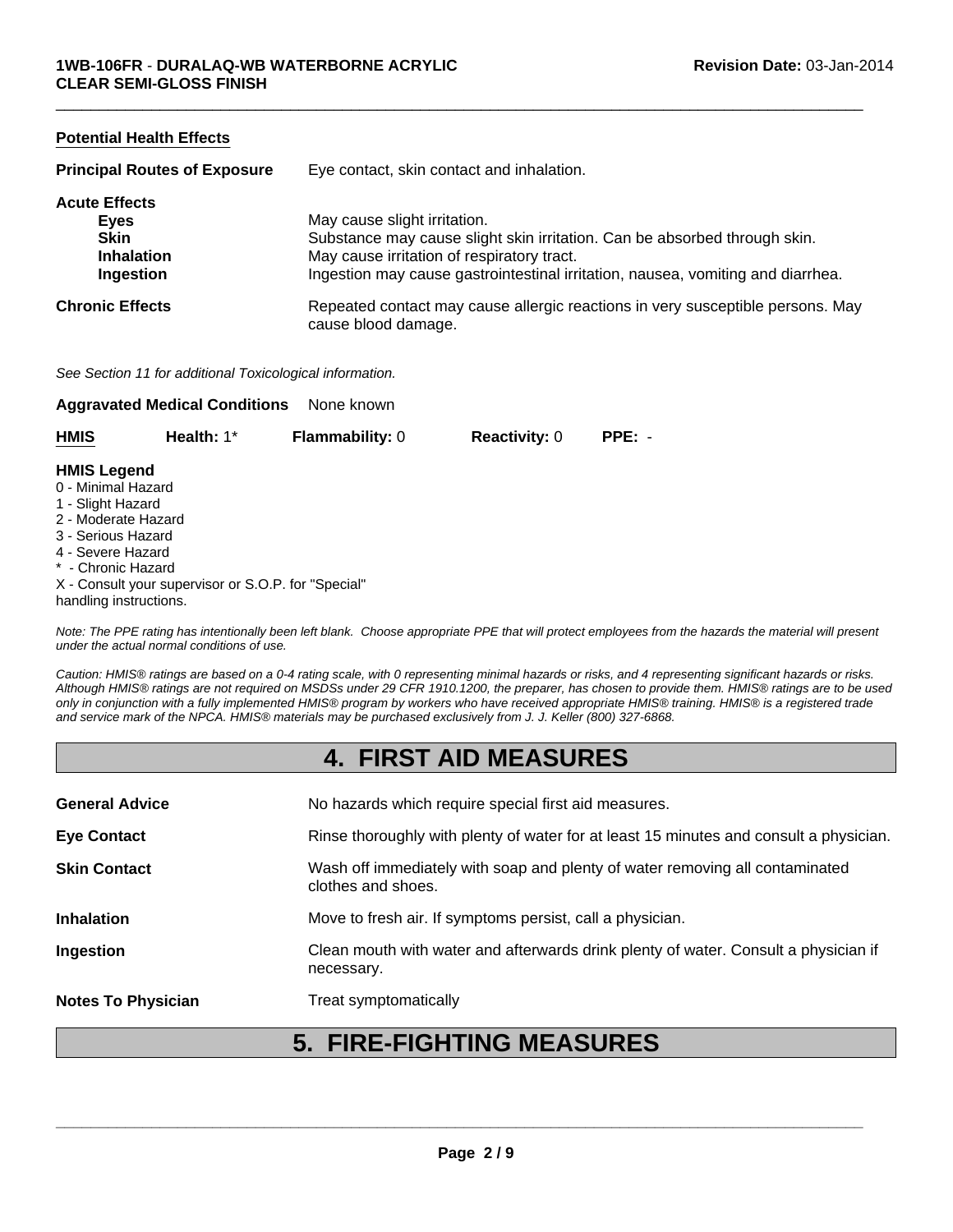| <b>5. FIRE-FIGHTING MEASURES</b>                                                                  |                                                                                                                                              |  |
|---------------------------------------------------------------------------------------------------|----------------------------------------------------------------------------------------------------------------------------------------------|--|
| <b>Suitable Extinguishing Media</b>                                                               | Use extinguishing measures that are appropriate to local<br>circumstances and the surrounding environment.                                   |  |
| <b>Protective Equipment And Precautions For Firefighters</b>                                      | As in any fire, wear self-contained breathing apparatus<br>pressure-demand, MSHA/NIOSH (approved or equivalent)<br>and full protective gear. |  |
| <b>Specific Hazards Arising From The Chemical</b>                                                 | Closed containers may rupture if exposed to fire or extreme<br>heat.                                                                         |  |
| <b>Sensitivity To Mechanical Impact</b>                                                           | No.                                                                                                                                          |  |
| <b>Sensitivity To Static Discharge</b>                                                            | No                                                                                                                                           |  |
| <b>Flash Point Data</b><br>Flash Point (°F)<br>Flash Point (°C)<br><b>Flash Point Method</b>      | Not applicable<br>Not applicable<br>Not applicable                                                                                           |  |
| <b>Flammability Limits In Air</b><br><b>Upper Explosion Limit</b><br><b>Lower Explosion Limit</b> | Not applicable<br>Not applicable                                                                                                             |  |
| Health: 1<br><b>NFPA</b><br><b>Flammability: 0</b>                                                | <b>Instability:</b> 0<br><b>Special:</b> Not Applicable                                                                                      |  |

 $\Box$ 

#### **NFPA Legend**

- 0 Not Hazardous
- 1 Slightly
- 2 Moderate
- 3 High
- 4 Severe

*The ratings assigned are only suggested ratings, the contractor/employer has ultimate responsibilities for NFPA ratings where this system is used.*

*Additional information regarding the NFPA rating system is available from the National Fire Protection Agency (NFPA) at www.nfpa.org.*

### **6. ACCIDENTAL RELEASE MEASURES**

| <b>Personal Precautions</b>      | Avoid contact with skin, eyes and clothing. Ensure adequate ventilation.                             |
|----------------------------------|------------------------------------------------------------------------------------------------------|
| <b>Environmental Precautions</b> | Prevent further leakage or spillage if safe to do so.                                                |
| <b>Methods For Clean-Up</b>      | Soak up with inert absorbent material. Sweep up and shovel into suitable containers<br>for disposal. |
| <b>Other Information</b>         | None known                                                                                           |

### **7. HANDLING AND STORAGE**

| <b>Handling</b> | Avoid contact with skin, eyes and clothing. Avoid breathing vapors, spray mists or<br>sanding dust. In case of insufficient ventilation, wear suitable respiratory equipment. |
|-----------------|-------------------------------------------------------------------------------------------------------------------------------------------------------------------------------|
| <b>Storage</b>  | Keep container tightly closed. Keep out of the reach of children.                                                                                                             |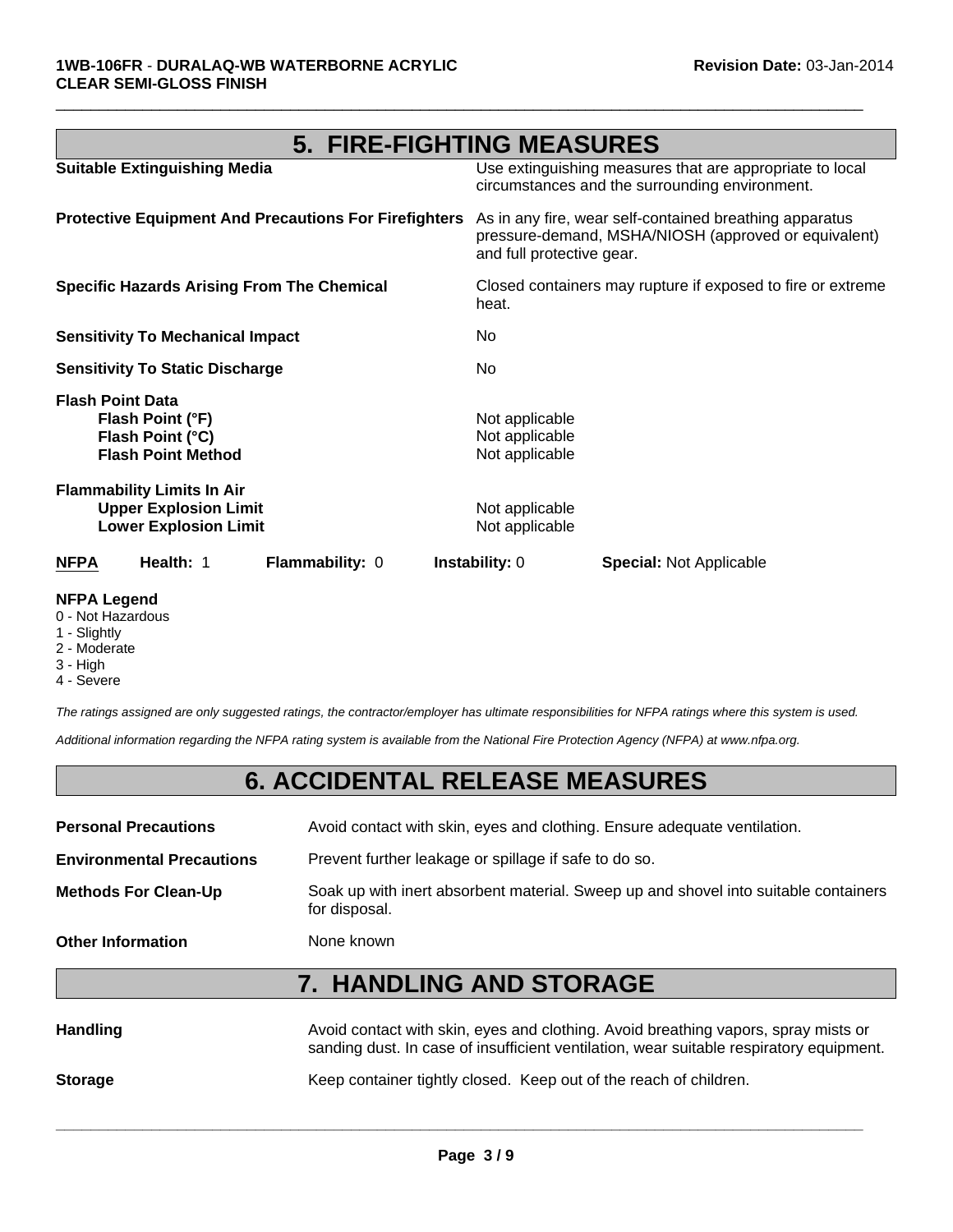### **8. EXPOSURE CONTROLS / PERSONAL PROTECTION**

 $\Box$ 

### **Exposure Limits**

#### **Hazardous Components**

| <b>Chemical Name</b>                          | <b>ACGIH</b>         | <b>Alberta</b>                                                                                            | <b>British Columbia</b> | <b>Ontario</b>                                                                                                                               | Quebec                                                                                    |
|-----------------------------------------------|----------------------|-----------------------------------------------------------------------------------------------------------|-------------------------|----------------------------------------------------------------------------------------------------------------------------------------------|-------------------------------------------------------------------------------------------|
| Propylene glycol<br>Propylene glycol          | N/E<br>100 ppm - TWA | N/E<br>100 ppm - TWA                                                                                      | N/E<br>50 ppm - TWA     | 10 mg/m $3$ - TWAEV<br>for assessing the<br>visibility in a work<br>environment<br>155 mg/m $3$ - TWAEV<br>50 ppm - TWAEV<br>100 ppm - TWAEV | N/E<br>100 ppm - TWAEV                                                                    |
| monomethyl ether                              | 150 ppm - STEL       | 369 mg/m <sup>3</sup> - TWA<br>150 ppm - STEL<br>553 mg/m <sup>3</sup> - STEL                             | 75 ppm - STEL           | 365 mg/m <sup>3</sup> - TWAEV<br>150 ppm - STEV<br>550 mg/m $3$ - STEV                                                                       | 369 mg/m <sup>3</sup> -<br><b>TWAEV</b><br>150 ppm - STEV<br>553 mg/m <sup>3</sup> - STEV |
| 2-Butoxyethanol                               | 20 ppm - TWA         | 20 ppm - TWA<br>97 mg/m <sup>3</sup> - TWA<br>Substance may be<br>readily absorbed<br>through intact skin | 20 ppm - TWA            | 20 ppm - TWAEV<br>Absorption through<br>skin, eyes, or<br>mucous membranes                                                                   | 20 ppm - TWAEV<br>97 mg/m <sup>3</sup> -<br><b>TWAEV</b>                                  |
| Diethylene glycol<br>monoethyl ether          | N/E                  | N/E                                                                                                       | N/E                     | $165$ mg/m <sup>3</sup> - TWAEV<br>30 ppm - TWAEV<br>Absorption through<br>skin, eyes, or<br>mucous membranes                                | N/E                                                                                       |
| Solvent naphtha,<br>petroleum, light aromatic | N/E                  | N/E                                                                                                       | N/E                     | N/E                                                                                                                                          | N/E                                                                                       |
| Sodium lauryl sulfate                         | N/E                  | N/E                                                                                                       | N/E                     | N/E                                                                                                                                          | N/E                                                                                       |
| 1,2,4-Trimethylbenzene                        | N/E                  | N/E                                                                                                       | N/E                     | N/E                                                                                                                                          | N/E                                                                                       |

#### **Legend**

ACGIH - American Conference of Governmental Industrial Hygienists Alberta - Alberta Occupational Exposure Limits British Columbia - British Columbia Occupational Exposure Limits Ontario - Ontario Occupational Exposure Limits Quebec - Quebec Occupational Exposure Limits N/E - Not established

**Engineering Measures** Ensure adequate ventilation, especially in confined areas.

| <b>Personal Protective Equipment</b>                                                  |                                                                                                                                                            |
|---------------------------------------------------------------------------------------|------------------------------------------------------------------------------------------------------------------------------------------------------------|
| <b>Eye/Face Protection</b><br><b>Skin Protection</b><br><b>Respiratory Protection</b> | Safety glasses with side-shields.<br>Protective gloves and impervious clothing<br>In case of insufficient ventilation wear suitable respiratory equipment. |
| <b>Hygiene Measures</b>                                                               | Avoid contact with skin, eyes and clothing. Remove and wash contaminated clothing<br>before re-use. Wash thoroughly after handling.                        |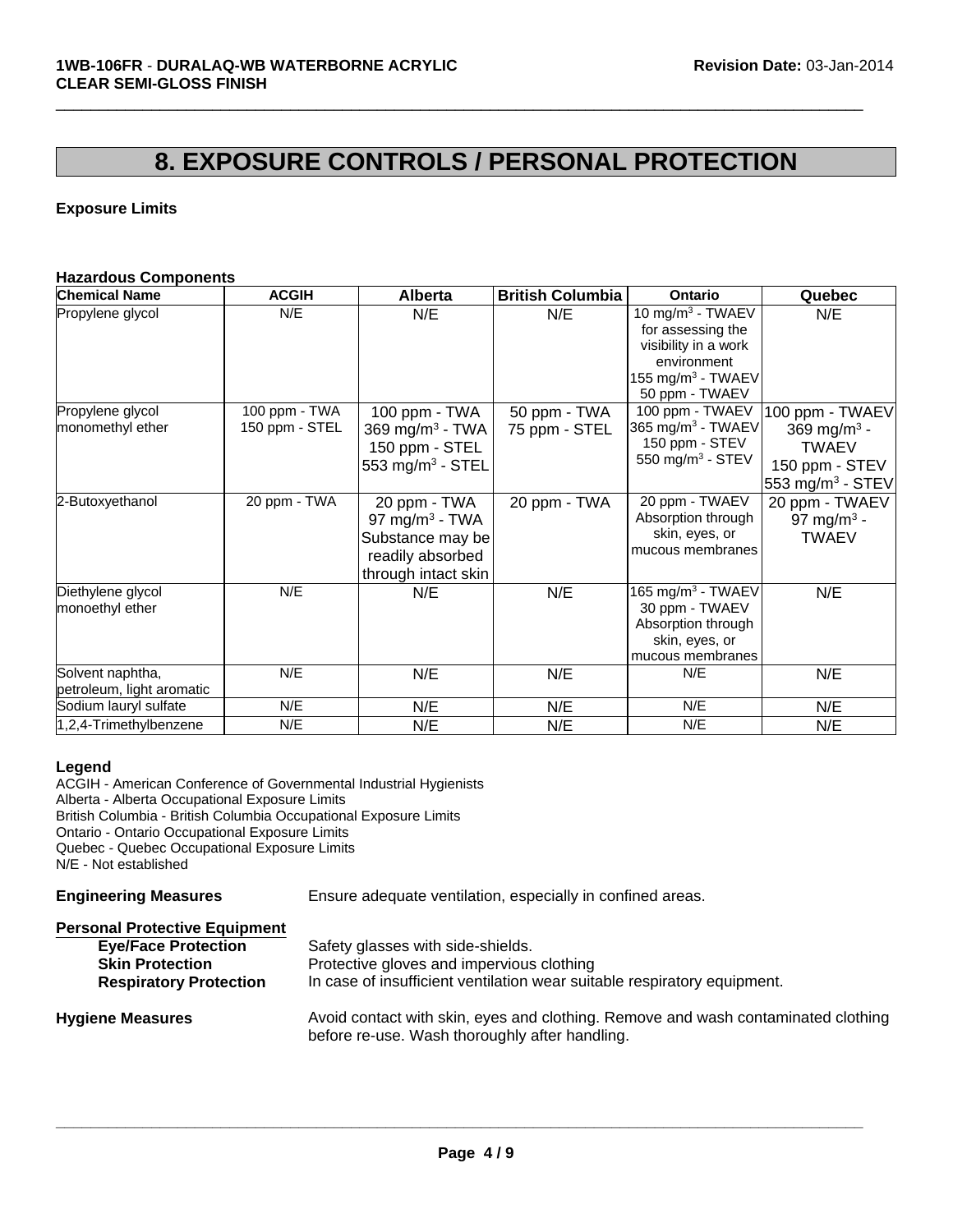### **9. PHYSICAL AND CHEMICAL PROPERTIES**

 $\Box$ 

| Appearance                        | liquid            |
|-----------------------------------|-------------------|
| Odor                              | little or no odor |
| Density (Ibs/gal)                 | $8.4 - 8.5$       |
| <b>Specific Gravity</b>           | $1.00 - 1.02$     |
| рH                                | Not available     |
| <b>Viscosity (centistokes)</b>    | Not available     |
| <b>Evaporation Rate</b>           | Not available     |
| <b>Vapor Pressure</b>             | Not available     |
| <b>Vapor Density</b>              | Not available     |
| Wt. % Solids                      | $20 - 30$         |
| Vol. % Solids                     | $20 - 30$         |
| Wt. % Volatiles                   | $70 - 80$         |
| Vol. % Volatiles                  | 70 - 80           |
| <b>VOC Regulatory Limit (g/L)</b> | < 550             |
| <b>Boiling Point (°F)</b>         | 212               |
| <b>Boiling Point (°C)</b>         | 100               |
| Freezing Point (°F)               | 32                |
| Freezing Point (°C)               | 0                 |
| Flash Point (°F)                  | Not applicable    |
| Flash Point (°C)                  | Not applicable    |
| <b>Flash Point Method</b>         | Not applicable    |
| <b>Upper Explosion Limit</b>      | Not available     |
| <b>Lower Explosion Limit</b>      | Not available     |
|                                   |                   |

# **10. STABILITY AND REACTIVITY**

**Conditions To Avoid Prevent from freezing** 

Hazardous Decomposition Products **None under normal use**.

**Chemical Stability Chemical Stability** Stable under normal conditions.

**Incompatible Materials No materials** No materials to be especially mentioned

**Possibility Of Hazardous Reactions Hazardous polymerisation will not occur.** 

### **11. TOXICOLOGICAL INFORMATION**

**Acute Toxicity Product** No information available

### **Component**

LD50 Oral: 20000 mg/kg (Rat) Propylene glycol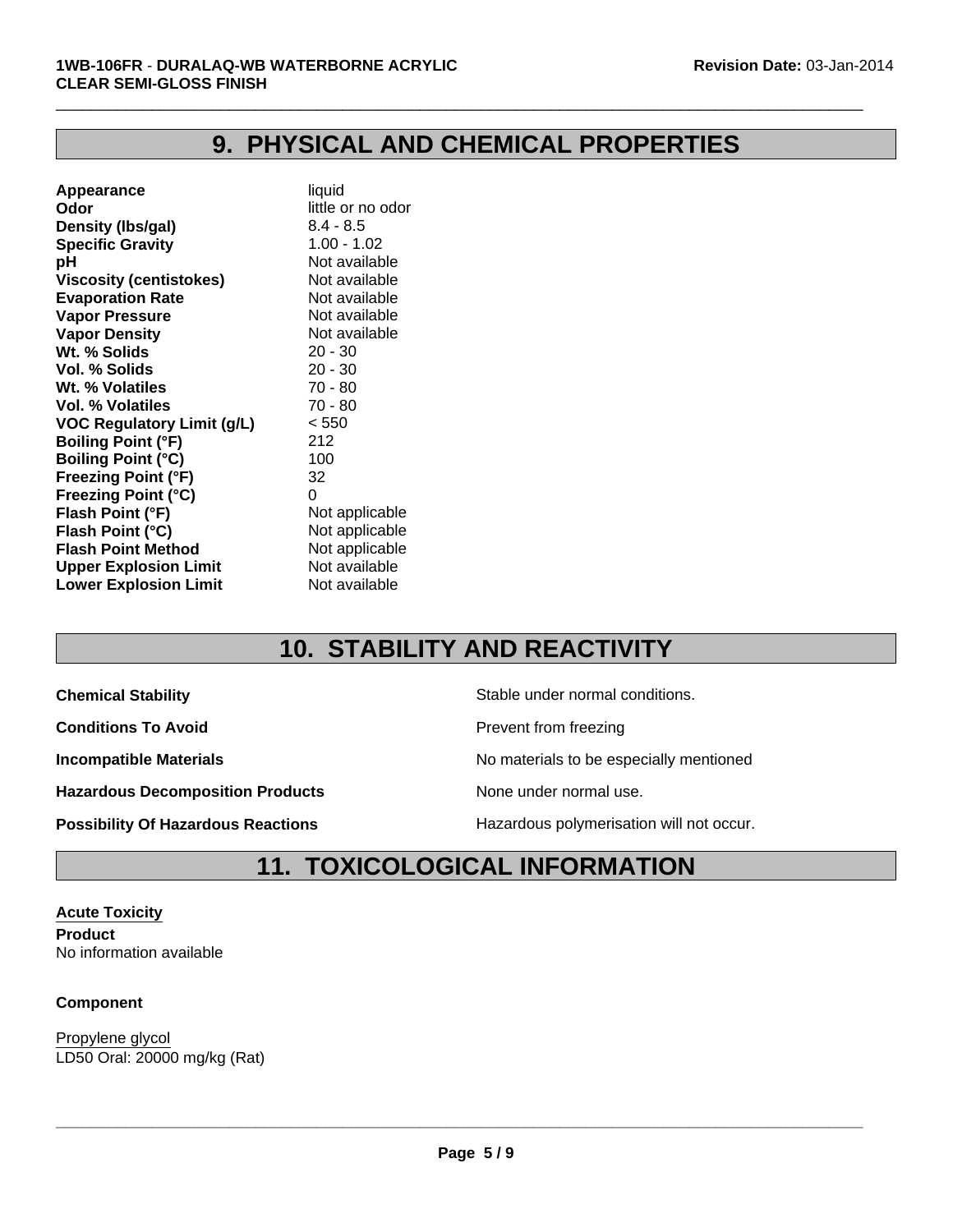LD50 Dermal: 20800 mg/kg (Rabbit)

LD50 Dermal: 13,000 mg/kg (Rabbit) LC50 Inhalation (Vapor): 10,000 ppm (Rat) Propylene glycol monomethyl ether LD50 Oral: 6,600 mg/kg (Rat)

Sensitization: No sensitizing effects known. 2-Butoxyethanol LD50 Oral: 470 mg/kg (Rat) LD50 Dermal: 220 mg/kg (Rabbit) LC50 Inhalation (Vapor): 2.2 mg/L (Rat, 4 hr.)

Diethylene glycol monoethyl ether LD50 Oral: 7,500 mg/kg (Rat) LD50 Dermal: 4200 mg/kg (Rabbit) LC50 Inhalation (Vapor):  $> 5240$  mg/m<sup>3</sup> (Rat)

Solvent naphtha, petroleum, light aromatic LD50 Oral: 8400 mg/kg (Rat)

Sodium lauryl sulfate LD50 Oral: 1288 mg/kg (Rat)

LC50 Inhalation (Vapor):  $18000 \text{ mg/m}^3$  (Rat, 4 hr.) 1,2,4-Trimethylbenzene LD50 Oral: 5000 mg/kg (Rat)

#### **Chronic Toxicity**

#### **Carcinogenicity**

The information below indicates whether each agency has listed any ingredient as a carcinogen:

| <b>Chemical Name</b> | <b>ACGIH</b>    | <b>IARC</b> | <b>NTP</b> | <b>OSHA</b><br>Carcinogen |
|----------------------|-----------------|-------------|------------|---------------------------|
|                      | A3 - Confirmed  |             |            |                           |
| 2-Butoxyethanol      | Animal          |             |            |                           |
|                      | Carcinogen with |             |            |                           |
|                      | <b>Unknown</b>  |             |            |                           |
|                      | Relevance to    |             |            |                           |
|                      | Humans          |             |            |                           |

 $\Box$ 

#### **Legend**

ACGIH - American Conference of Governmental Industrial Hygienists

IARC - International Agency for Research on Cancer

NTP - National Toxicity Program

OSHA - Occupational Safety & Health Administration

### **12. ECOLOGICAL INFORMATION**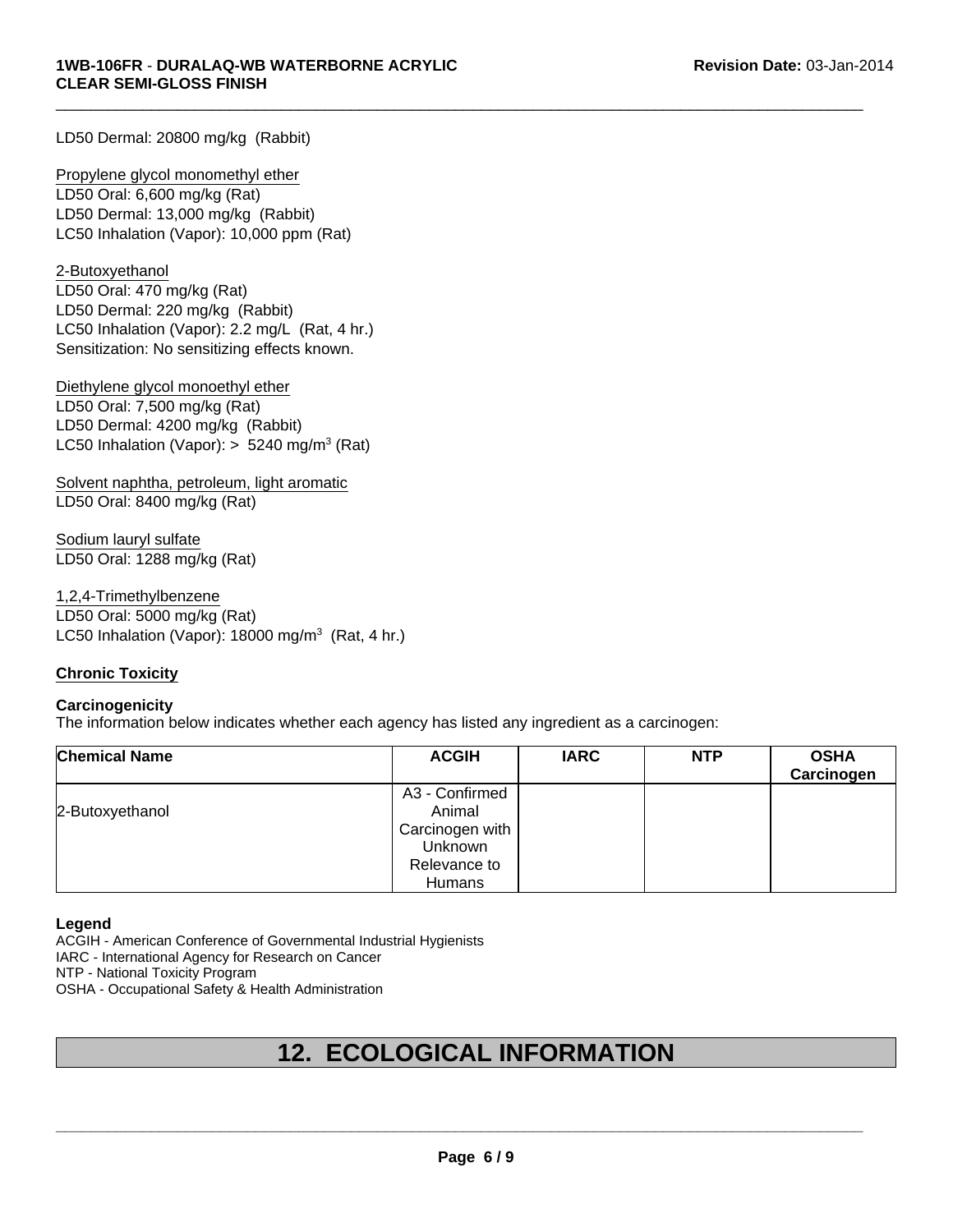### **12. ECOLOGICAL INFORMATION**

 $\Box$ 

### **Ecotoxicity Effects**

### **Product**

**Acute Toxicity to Fish** No information available

### **Acute Toxicity to Aquatic Invertebrates**

No information available

### **Acute Toxicity to Aquatic Plants**

No information available

#### **Component Acute Toxicity to Fish**

Propylene glycol LC50: 710 mg/L (Fathead Minnow - 96 hr.)

LC50: 1490 mg/L (Bluegill sunfish - 96 hr.) 2-Butoxyethanol

### **Acute Toxicity to Aquatic Invertebrates**

EC50: > 10000 mg/L (Daphnia magna - 24 hr.) Propylene glycol

#### **Acute Toxicity to Aquatic Plants**

No information available

### **13. DISPOSAL CONSIDERATIONS**

Waste Disposal Method **Dispose of in accordance with federal, state, provincial, and local regulations. Local** requirements may vary, consult your sanitation department or state-designated environmental protection agency for more disposal options.

### **14. TRANSPORT INFORMATION**

**TDG** Not regulated

**ICAO / IATA** Not regulated

**IMDG / IMO** Not regulated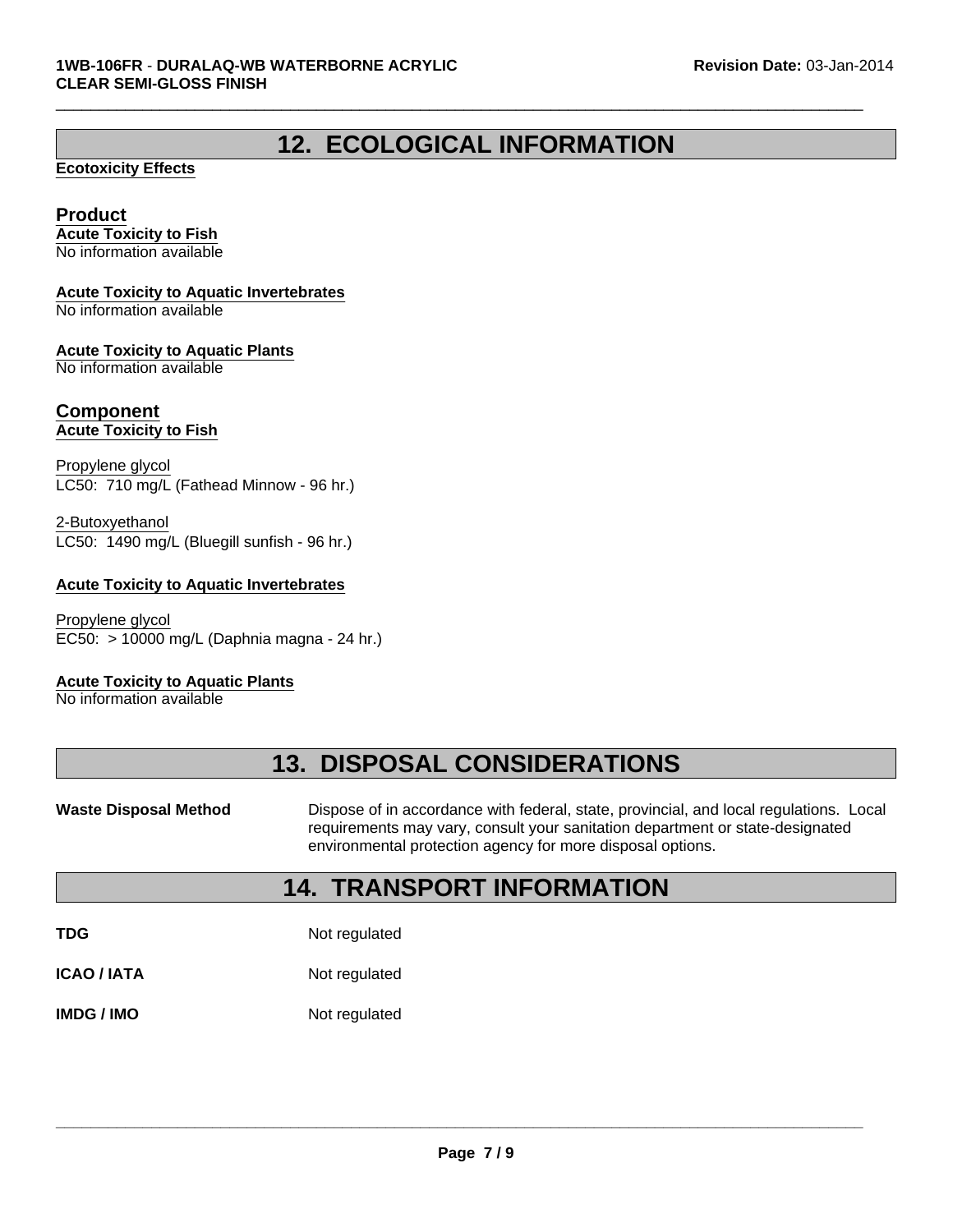### **15. REGULATORY INFORMATION**

 $\Box$ 

### **International Inventories**

| <b>United States TSCA</b> | Yes - All components are listed or exempt. |
|---------------------------|--------------------------------------------|
| <b>Canada DSL</b>         | Yes - All components are listed or exempt. |

### **National Pollutant Release Inventory (NPRI)**

#### **NPRI Parts 1- 4**

This product contains the following Parts 1-4 NPRI chemicals:

| <b>Chemical Name</b>              | <b>CAS-No</b> | Weight % (max) |
|-----------------------------------|---------------|----------------|
| Propylene glycol                  | $57 - 55 - 6$ | $3 - 7%$       |
| Propylene glycol monomethyl ether | 107-98-2      | $3 - 7%$       |
| 2-Butoxyethanol                   | 111-76-2      | $1 - 5%$       |
| Diethylene glycol monoethyl ether | 111-90-0      | $1 - 5%$       |
| 1,2,4-Trimethylbenzene            | $95 - 63 - 6$ | $0.5 - 1\%$    |

*This product may contain trace amounts of (other) NPRI Parts I-4 reportable chemicals. Contact the preparer for further information.*

#### **NPRI Part 5**

This product contains the following NPRI Part 5 Chemicals:

| <b>Chemical Name</b>                       | <b>CAS-No</b> | Weight % (max) |
|--------------------------------------------|---------------|----------------|
| 2-Butoxyethanol                            | 111-76-2      | $1 - 5%$       |
| Solvent naphtha, petroleum, light aromatic | 64742-95-6    | $1 - 5%$       |
| 1,2,4-Trimethylbenzene                     | $95 - 63 - 6$ | $0.5 - 1%$     |

*This product may contain trace amounts of (other) NPRI Part 5 reportable chemicals. Contact the preparer for further information.*

#### **WHMIS Regulatory Status**

This product has been classified in accordance with the hazard criteria of the Controlled Products Regulations (CPR) and the MSDS contains all the information required by the CPR.

#### **WHMIS Hazard Class**

D2A Very toxic materials



### **16. OTHER INFORMATION**